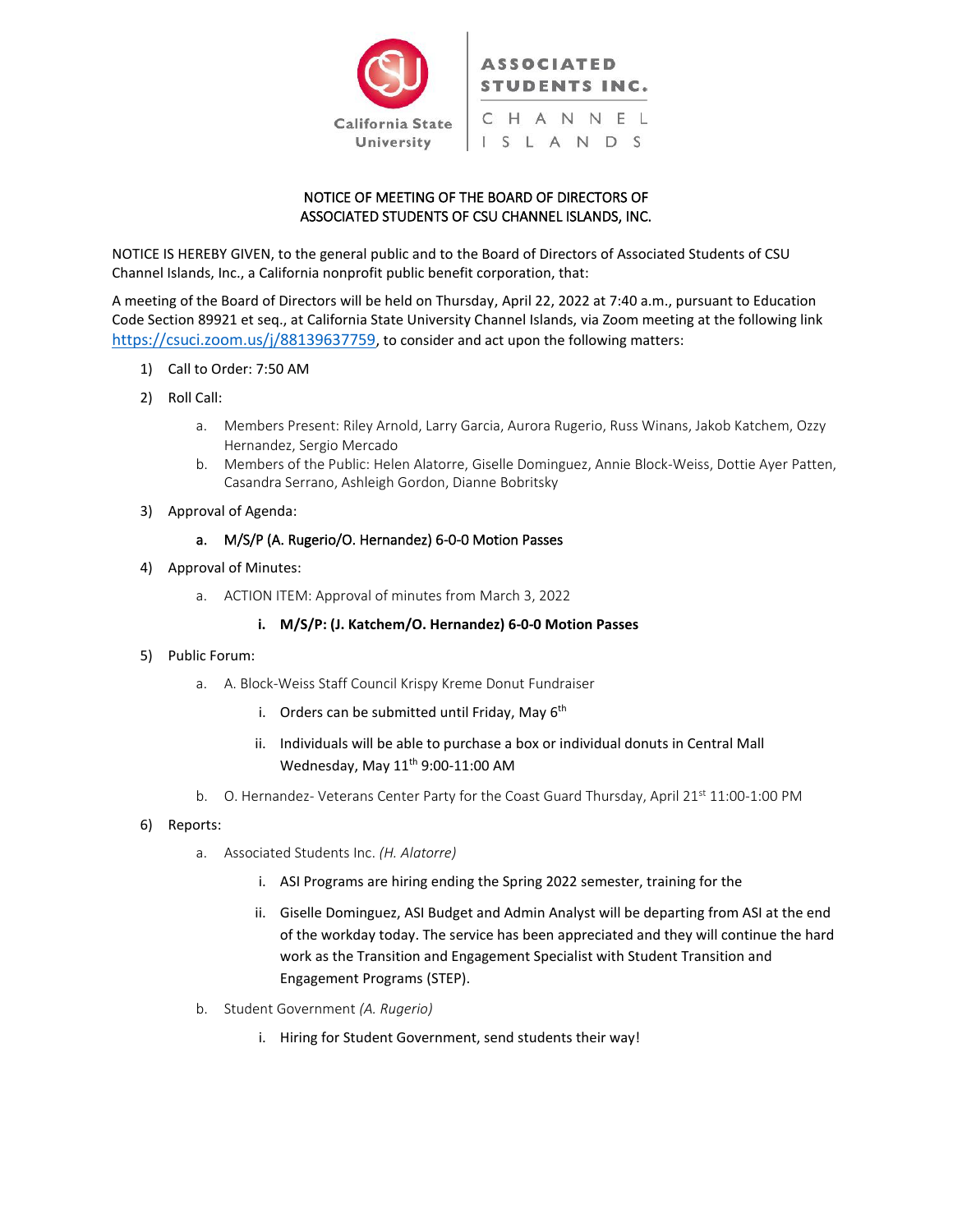- c. Student Programming Board *(R. Arnold)*
	- i. Dolphinpalooza, May  $6<sup>th</sup>$  from 6:00-9:30 PM will include food trucks, DJ, photobooth and lots of giveaways!
		- 1. Need volunteers to host booths, assist with clean-up and set-up. Email Ashleigh Gordon [\(Ashleigh.gordon@csuci.edu\)](mailto:Ashleigh.gordon@csuci.edu) for any information.
	- ii. Final General Board Meetings, held on Wednesday
	- iii. Hiring for Student Programming Board, send students their way!
- d. Student Union *(B. Banuelos)*
	- i. Admitted Dolphin Day, Saturday, April 23rd
	- ii. Queer Student Alliance (QSA) will be hosting Pride Fest Wednesday, May 4<sup>th</sup>
	- iii. Communications Capstone in Student Union Courtyard Sunday, May 15<sup>th</sup>
- e. The CI View *(S. Mercado)*
	- i. Reporter Week
	- ii. Orientation Edition for future Dolphins
	- iii. Hiring for CI View, send students their way!
	- iv. Graduate Gallery, offering space on their website recognizing the graduating students.
- f. Community Report: *(None)*

#### 7) Outstanding Business:

- a. INFORMATION ITEM: Sub-Committee Updates
	- i. ASI Budget Allocation and Spending Committee (R. Arnold)
		- 1. Finalized Draft Budget will be presented to the ASI Board.
	- ii. ASI Election Council (L. Garcia)
		- 1. Results for the 2022-2023
			- a. President elect Ilien Guadalupe Tolteca
			- b. Vice President-elect Javier Garnica
			- c. Senator-elect Jazmin Guajardo
			- d. Senator-elect Vanessa Lozano
	- iii. Channel your Vote
		- 1. 117 Dolphins voted on Tuesday, April 12<sup>th</sup>
		- 2. 98 Dolphins voted on Wednesday, April 13<sup>th</sup>

#### 8) New Business:

- a. ACTION ITEM: ASI 22-23 Budget Proposal (BASC)
	- i. Enrollment Projection for 2022-2023 is 6,091 total Projected Sources is \$913,650
		- 1. ASI Administrative/Programs (Permanent): \$906,496